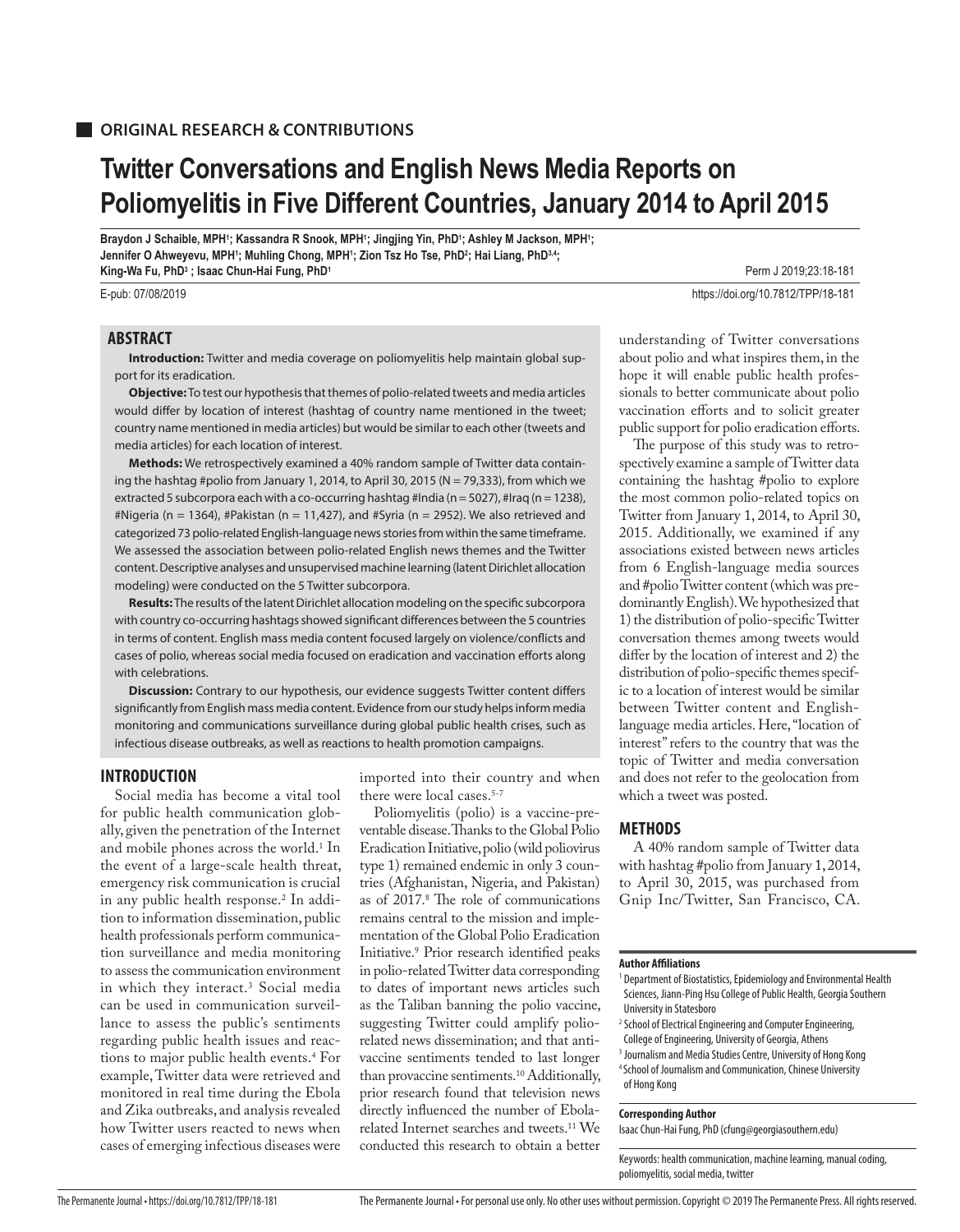| Table 1. Descriptive statistics of #polio dataset (40% random sample) and subset with country co-hashtags, January 1, 2014,<br>to April 30, 2015 <sup>a</sup> |                |                    |                     |                      |                       |                        |
|---------------------------------------------------------------------------------------------------------------------------------------------------------------|----------------|--------------------|---------------------|----------------------|-----------------------|------------------------|
| Variable                                                                                                                                                      | #Polio         | #India and #Polio  | #Iraq and #Polio    | #Nigeria and #Polio  | #Pakistan and #Polio  | #Syria and #Polio      |
| Total no. of tweets                                                                                                                                           | 79.333         | 5027               | 1238                | 1364                 | 11.427                | 2952                   |
| Friends                                                                                                                                                       | 329 (123-880)  | 293 (115-750.5)    | 372 (19-1015)       | 443 (168.75-1268.25) | 319 (117-880.5)       | 427.5 (172-1091.25)    |
| <b>Followers</b>                                                                                                                                              | 350 (91-1222)  | 200 (53-867.5)     | 333 (90.25-1285.5)  | 608.5 (154-1691.25)  | 405 (104-1351)        | 388 (113-1258.25)      |
| Status updates                                                                                                                                                | 3792           | 2089               | 4231                | 5006.5               | 6341                  | 4148.5                 |
|                                                                                                                                                               | $(891-14,697)$ | $(433.5 - 8600.5)$ | $(820.5 - 15, 728)$ | (1264.25-17,621.75)  | $(1477.5 - 26.088.5)$ | $(913.25 - 16, 144.5)$ |
| Favorites                                                                                                                                                     | 153 (14-1111)  | 56 (7-502)         | 142.5 (19-1015)     | 88 (12-784)          | 283 (26-1617)         | 167.5 (18.75-1078.75)  |

a Tweets included in each of the 5 subcorpora are all converted to lower case, which included the hashtag followed by the specific country name (in all lower case). Data other than total no. of tweets are presented as median (interquartile range).

**Table 2. Frequency of tweets with mentions (percentage) of selected important users in #polio dataset (40% random sample) and subset with country co-hashtags, January 1, 2014, to April 30, 2015**

| $\frac{1}{2}$ output into outling of nuontage, equality is $\frac{1}{2}$ in $\frac{1}{2}$ . Then $\frac{1}{2}$ |                           |                                   |                                  |                                   |                                         |                                   |  |
|----------------------------------------------------------------------------------------------------------------|---------------------------|-----------------------------------|----------------------------------|-----------------------------------|-----------------------------------------|-----------------------------------|--|
| Variable                                                                                                       | #Polio<br>$(n = 79, 333)$ | #India and #Polio<br>$(n = 5027)$ | #Irag and #Polio<br>$(n = 1238)$ | #Nigeria and<br>#Polio (n = 1364) | #Pakistan and #Polio<br>$(n = 11, 427)$ | #Syria and #Polio<br>$(n = 2952)$ |  |
| @WHO                                                                                                           | 7056 (8.9)                | 695 (13.8)                        | 176 (14.2)                       | 37(2.7)                           | 600(5.3)                                | 946 (32.0)                        |  |
| @CDCgov or @CDCGlobal                                                                                          | 1180(1.5)                 | 99(2.0)                           | 0(0)                             | 118(8.7)                          | 24(0.2)                                 | 2(0.1)                            |  |
| @NIH                                                                                                           | 6 (< 0.1)                 | 0(0)                              | 0(0)                             | 0(0)                              | 2 (< 0.1)                               | 0(0)                              |  |
| @gatesfoundation<br>or @BillGates                                                                              | 2161(2.7)                 | 1087 (21.6)                       | 0(0)                             | 55(4.0)                           | 68 (0.6)                                | 2(0.1)                            |  |
| @EndPolioNow                                                                                                   | 1369 (1.7)                | 17(0.3)                           | 0(0)                             | 21(1.5)                           | 68 (0.6)                                | 3(0.1)                            |  |
| @UNICEF or @UNICEFpolio                                                                                        | 8930 (11.3)               | 647 (12.9)                        | 538 (43.5)                       | 21(1.5)                           | 452 (4.0)                               | 591 (20.0)                        |  |

A total of 79,333 tweets were included in the dataset, all of which contained "#polio" in the body of each tweet. Variables of interest included keywords, hashtags, tweet frequencies, and user statistics. A descriptive analysis was conducted to provide a summary of the entire sample. The numbers of friends, followers, status updates, and favorites for all Twitter accounts in the sample were summarized by the median and the interquartile range, and the frequency and percentages of mentions of certain governmental health-related entities are also provided. The descriptive analysis also found that the number of #polio tweets with a co-occurring hashtag followed by a country name was quite large. Thus, 5 subcorpora of the data were created by extracting tweets, each with a specific country co-occurring hashtag (#India, #Iraq, #Nigeria, #Pakistan, and #Syria), and a similar descriptive analysis was conducted, stratified by each country co-occurring hashtag (Tables 1 and 2). Additional summary statistics are provided, including the top 10 hashtags, keywords, and mentions, along with the distribution of languages of the tweets, and the number of tweets over time (for the entire sample, as well as stratified by country co-occurring hashtag).

Latent Dirichlet allocation (LDA) modeling was conducted on the 5 subcorpora. LDA is a type of unsupervised machinelearning method.12 An LDA model is a probabilistic topic model. It assumes that documents are "bags of words" and ignores the order of words in a document. The model assumes that across a corpus of documents, there exists a specified number of underlying topics that are hitherto unknown to the researcher, and a probability for each topic is assigned by the model to each tweet. The LDA models were fit to each subcorpus in this study, varying the number of topics from 2 to 100, and the log-likelihood was then determined for each model corresponding to a specific number of topics. The LDA model with the largest log-likelihood and its corresponding number of topics were then chosen for that specific subcorpus. For each model, the top 20 terms for each topic were extracted, as well as representative tweets. The topics for each model were then manually summarized into themes to obtain a more general idea of the topic, as well as to provide a method for descriptive comparisons between models. The number of tweets for each theme within each country is summarized in Table 3. A  $\chi^2$  test of association, using 2000 Monte Carlo simulations to calculate the p value, was then conducted to test for association between country and theme.

English news articles related to polio and published online during the study period were extracted from online databases from 2 newspapers, *The New York Times* and *The Independent*; 2 television news stations, Cable News Network (CNN) and Fox News; and 2 radio news stations, National Public Radio and Public Radio International. Each article pertaining to polio was then manually categorized into 1 of 5 general themes (celebrations/polio-free, current eradication efforts, cases/outbreaks/incidence, violence/ conflicts, and other) and tagged with the specific country (or countries) of the article's concern. Coding was conducted by 1 primary coder, and a 10% random sample was then double-coded by a secondary coder. The percentage of agreement for categories was 90%; articles not categorized identically were discussed until agreed on. Articles simply mentioning the word *polio* without direct relevance to the topic at hand were not included. Table 4 provides a summary of the news articles used in this study. A  $\chi^2$  test of association, using 2000 Monte Carlo simulations to calculate the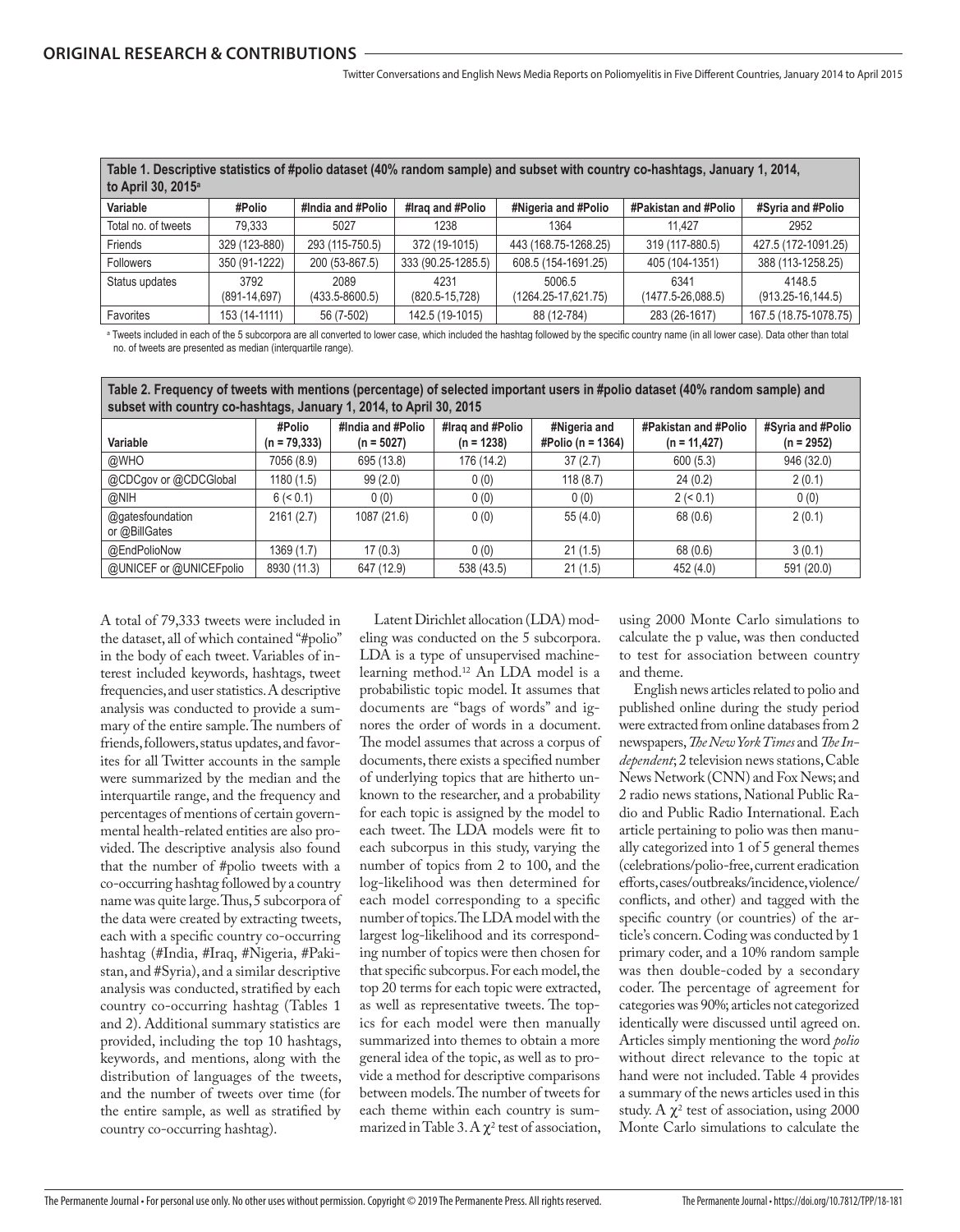p value, was conducted to test for association between the English-language media article themes and the countries of interest.

To test for differences between the percentages of themes for each country between the traditional media articles and the tweets (ie, to test for differences between Tables 3 and 4), we conducted a generalized Mantel-Haenszel test.

For each subcorpus, peaks of the time series in Figure 1 were identified manually and confirmed using a standard signal processing technique,<sup>13</sup> which calculates a moving average (and standard deviation) and identifies "peaks" by determining which points fall on a specific number of standard deviations above the moving average. After the peaks were identified, English-language news articles published around the time of the individual peaks (a 7-day window occurring within a 3-day period either before or after the Twitter peaks) were determined for each subcorpus to get a better understanding of the effect of social media on the selected Englishlanguage media outlets, and vice versa.

All data preprocessing and statistical analyses were conducted in R Version 3.2.3 or higher.14

## **RESULTS**

#### **Descriptive Statistics of Twitter Data**

There were a total of 79,333 tweets in our corpus of a 40% random sample of #polio tweets. Most of the tweets were written in English (n = 68,262; 93.58%), with the next 4 most common languages being Spanish (n = 5979, 7.54%), French  $(n = 1197, 1.51\%),$  Italian  $(n = 1006,$ 1.27%), and German (n = 575, 0.72%).

The highest number of #polio tweets posted by 1 individual Twitter user was 1307 tweets during the study period. The median number of followers and status updates per user was 350  $(Q1 = 91, Q3 = 1222)$  and 3792  $(Q1 = 891,$  $Q3 = 14,697$ , respectively (Table 1), whereas 8.9% and 11.3% of tweets included case-insensitive mentions for the World Health Organization (WHO), and the United Nations Children's Fund (UNICEF) or UNICEFpolio, respectively (Table 2). The top 5 countries that appeared in co-occurring hashtags in the

**Table 3. Themes of topics from latent Dirichlet allocation (LDA) models for each subcorpus with respective country co-occurring hashtag of #India, #Iraq, #Nigeria, #Pakistan, or #Syria, in a 40% random sample of #polio Twitter data, January 1, 2014, to April 30, 2015a**

| Country<br>(no. of tweets) | <b>Theme</b>                            | Tweets,<br>no. (%) |
|----------------------------|-----------------------------------------|--------------------|
| India                      | Celebrations/polio-free                 | 4115 (83.54)       |
| $(n = 4926)$               | Current eradication/vaccination efforts | 366 (7.43)         |
|                            | Cases/outbreaks/incidence               | 233 (4.73)         |
|                            | Violence/conflicts with polio efforts   | 0(0)               |
|                            | Other                                   | 212 (4.30)         |
| Iraq                       | Celebrations/polio-free                 | 0(0)               |
| $(n = 1221)$               | Current eradication/vaccination efforts | 566 (46.36)        |
|                            | Cases/outbreaks/incidence               | 469 (38.41)        |
|                            | Violence/conflicts with polio efforts   | 0(0)               |
|                            | Other                                   | 186 (15.23)        |
| Nigeria                    | Celebrations/polio-free                 | 691 (52.03)        |
| $(n = 1328)$               | Current eradication/vaccination efforts | 476 (35.84)        |
|                            | Cases/outbreaks/incidence               | 93 (7.00)          |
|                            | Violence/conflicts with polio efforts   | 0(0)               |
|                            | Other                                   | 68 (5.12)          |
| Pakistan                   | Celebrations/polio-free                 | 0(0)               |
| $(n = 11,060)$             | Current eradication/vaccination efforts | 4890 (44.21)       |
|                            | Cases/outbreaks/incidence               | 1705 (15.42)       |
|                            | Violence/conflicts with polio efforts   | 4056 (36.67)       |
|                            | Other                                   | 409 (3.70)         |
| Syria<br>$(n = 2879)$      | Celebrations/polio-free                 | 339 (11.77)        |
|                            | Current eradication/vaccination efforts | 1096 (38.07)       |
|                            | Cases/outbreaks/incidence               | 926 (32.16)        |
|                            | Violence/conflicts with polio efforts   | 153 (5.31)         |
|                            | Other                                   | 365 (12.68)        |

**Table 4. Themes of media articles from 6 selected Englishlanguage media sources related to polio and 5 countries of interest (India, Iraq, Nigeria, Pakistan, or Syria), January 1, 2014, to April 30, 2015a**

| Country           |                                         | Articles.  |
|-------------------|-----------------------------------------|------------|
| (no. of articles) | <b>Theme</b>                            | no. (%)    |
| India             | Celebrations/polio-free                 | 6(75.00)   |
| $(n = 8)$         | Current eradication/vaccination efforts | 0(0)       |
|                   | Cases/outbreaks/incidence               | 0(0)       |
|                   | Violence/conflicts with polio efforts   | 0(0)       |
|                   | Other                                   | 2(25.00)   |
| Iraq              | Celebrations/polio-free                 | 1(9.09)    |
| $(n = 11)$        | Current eradication/vaccination efforts | 1(9.09)    |
|                   | Cases/outbreaks/incidence               | 2(18.18)   |
|                   | Violence/conflicts with polio efforts   | 7 (63.64)  |
|                   | Other                                   | 0(0)       |
| Nigeria           | Celebrations/polio-free                 | 3(33.33)   |
| $(n = 9)$         | Current eradication/vaccination efforts | 1(11.11)   |
|                   | Cases/outbreaks/incidence               | 3(33.33)   |
|                   | Violence/conflicts with polio efforts   | 1(11.11)   |
|                   | Other                                   | 1(11.11)   |
| Pakistan          | Celebrations/polio-free                 | 1(2.70)    |
| $(n = 37)$        | Current eradication/vaccination efforts | 2(5.41)    |
|                   | Cases/outbreaks/incidence               | 2(5.41)    |
|                   | Violence/conflicts with polio efforts   | 22 (59.46) |
|                   | Other                                   | 10 (27.03) |
| Syria             | Celebrations/polio-free                 | 1(4.17)    |
| $(n = 24)$        | Current eradication/vaccination efforts | 3(12.50)   |
|                   | Cases/outbreaks/incidence               | 2(8.33)    |
|                   | Violence/conflicts with polio efforts   | 14 (58.33) |
|                   | Other                                   | 4 (16.67)  |

a Chi-squared = 18,683, p < 0.001. Total number of tweets represent the total number of nonempty tweets used in the models. A small number of "empty tweets" in each of the 5 subcorpora were removed before LDA modeling (after removing stop words, white space, punctuations, etc).

<sup>a</sup> Standardized with content themes of a 40% random sample of #polio Twitter data obtained through latent Dirichlet allocation modeling and manual coding. Chisquared =  $50.941$ ,  $p < 0.001$ . See the text for the 6 media sources.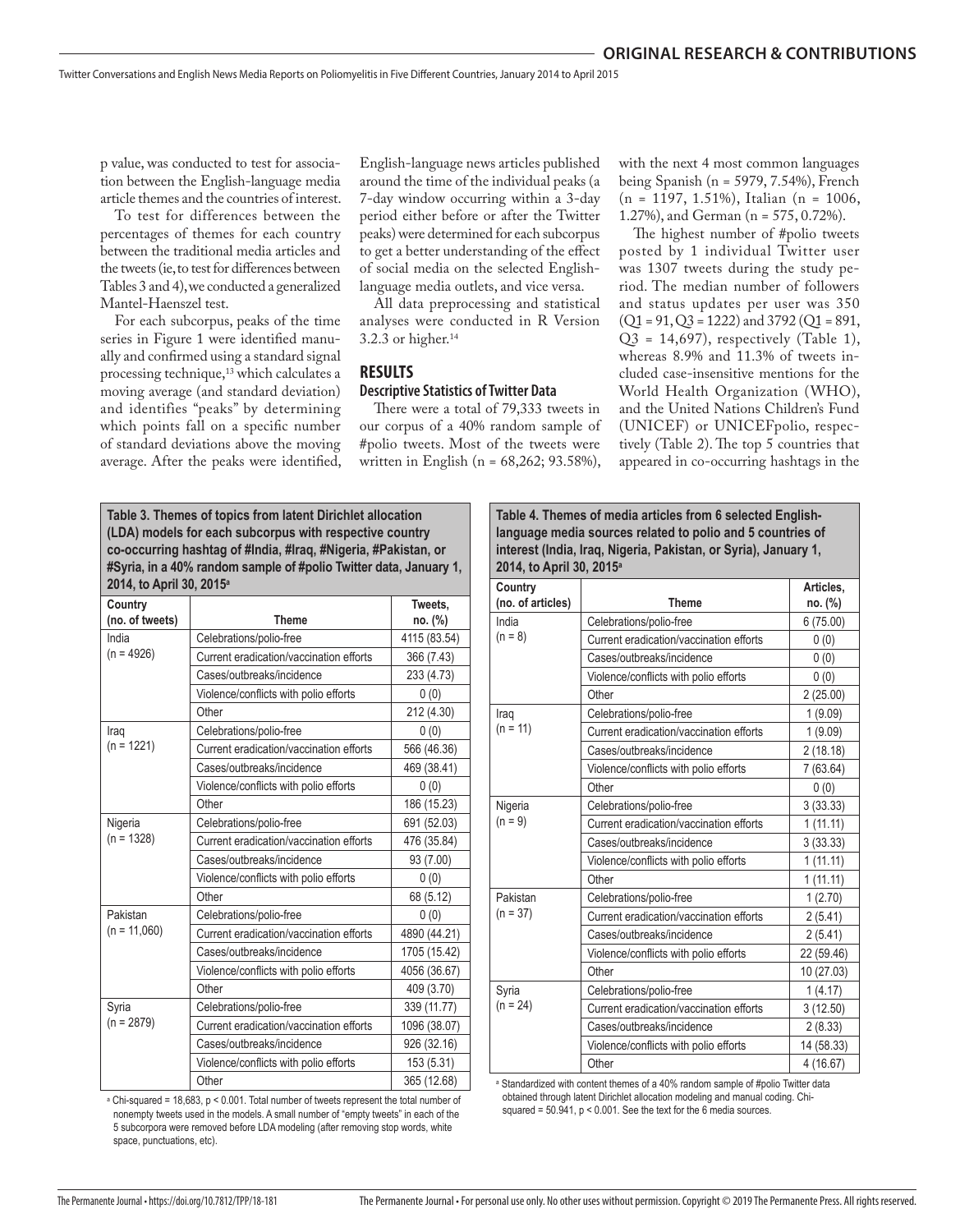#polio corpus were: #India (n =  $5027$ ), #Iraq (n = 1238), #Nigeria (n = 1364), #Pakistan (n = 11,427), and #Syria (n = 2952) (Table 1). When the descriptive statistics were broken down by these country co-occurring hashtags, the percentage of tweets containing a mention for WHO was much larger for the Syria subcorpus (32.0%) compared with 5.3% for Pakistan, 13.8% for India, 14.2% for Iraq, and just 2.7% for Nigeria (Table 2).

The top 10 co-occurring hashtags, keywords, and mentions of the #polio dataset are found in Table 5. The top 2 co-occurring hashtags (case-sensitive) were #endpolio  $(n = 11,303)$  and #Pakistan  $(n = 10,612)$ , and not surprisingly, the top 3 keywords in the #polio dataset (when all words transformed into lower case) were "polio"  $(n = 80,156)$ , "pakistan" (n = 14,675), and "endpolio" (n =  $12,551$ ). Case-sensitive mentions of @UNICEF (n = 8682) and  $\omega$ WHO (n = 7059) ranked top 2 in the list of mentions in the #polio dataset. A small number of tweets may have contained more than 1 of the same hashtag or mention, which explains the difference in total mentions/hashtags between Tables 2 and 5.

A time trend (daily incidence) of #polio tweets with each of the country-specific co-occurring hashtags can be found in Figure 1.

## **Themes of Twitter Contents in Five Subcorpora**

The results of the LDA modeling on the specific subcorpora with country co-occurring hashtags showed differences between the 5 countries in terms of themes. Table 3 shows the percentage of tweets for each categorized theme from the individual LDA models. In the #India subcorpus, the majority of tweets centered around India achieving a polio-free status, represented with a theme of celebrations/ polio-free (n = 4115, 83.54%). The results from the #Iraq subcorpus LDA modeling were much different, indicating that most of the tweets were in regard to current eradication/vaccination efforts (n = 566, 46.36%) and cases/outbreaks/incidence  $(n = 469, 38.41\%).$  Additionally, most #Nigeria subcorpus tweets were categorized as celebrations/polio-free ( $n = 691, 52.03\%$ ), followed by current eradication/vaccination efforts ( $n = 476, 35.84%$ ). Regarding

the themes for the #Pakistan subcorpus, 44.21% ( $n = 4890$ ) of the tweets were categorized as current eradication/vaccination efforts, whereas 36.67% (n = 4056) were categorized as violence/conflicts with polio efforts. Finally, in the #Syria subcorpus, 38.07% (n = 1096) of the tweets were categorized as current eradication/vaccination efforts, and  $32.16\%$  (n = 926) as cases/ outbreaks/incidence. Examples of #polio tweets for the #India, #Iraq, #Nigeria, #Pakistan, and #Syria subcorpora are found in the Supplemental Figures 1 to 5 (available online at: www.thepermanentejournal. org/files/2019/18-181-Suppl1.pdf),

respectively. The  $\chi^2$  test of association resulted in a  $\chi^2$  statistic of 18,683 (p < 0.001), suggesting a significant association between the coun-tries of interest and the frequency of tweets in the 5 specific themes. In other words, as confirming our first hypothesis, there were statistically significant differences in the percentage of tweets for each theme across the 5 countries of interest.

# **Analysis of Traditional Media Sources**

The accompanying analysis of articles produced by the 6 selected Englishlanguage media outlets during the study period can be found in Table 4. In our sample of English-language media, within the timeframe of January 1, 2014, to April 30, 2015, we identified 28 stories in *The New York Times*, 9 in *The Independent*, 1 from CNN, 6 from Fox News, 18 from National Public Radio, and 11 from Public Radio International that discussed polio in 1 or more of the 5 countries of interest. The

results show that 6 of the 8 articles about India were celebrating India's achievement of being polio free (with the breakdown of articles by news source as follows): *The New York Times*, 1/1; *The Independent*, 1/2; CNN, 0/1; Fox News, 0/0; National Public Radio, 2/2; Public Radio International, 2/2). In contrast, most traditional news articles on polio in Iraq, Pakistan, and Syria were focused on violence/conflicts w ith polio efforts (63.64%, 59.46%, and 58.33%, respectively). In the case of Nigeria, onethird of the traditional news articles were categorized as celebrations/polio-free, and another one-third were in regard to new cases, outbreaks, or the incidence of polio (Table 4). Details of these Englishlanguage media articles can be found in the Supplemental Tables 1 to 5 (available online at: www.thepermanentejournal. org/files/2019/18-181-Suppl2.pdf). The  $\chi^2$  test of association resulted in a  $\chi^2$ statistic of  $50.941$  ( $p < 0.001$ ), suggesting that there is a significant association between the themes and countries.

Contrary to our second hypothesis, the generalized Mantel-Haenszel test resulted in a statistic of  $17,462$  (p < 0.001), suggesting that the frequencies of themes for each country are significantly different between the tweets and the English-language media articles.

Last, we found that 23 English-language media news reports from the 6 selected media sources occurred within a 7-day window of Twitter peaks. Although no concrete statistical associations can be made, about half of traditional news articles (12 of 23)

| Table 5. Top 10 most frequent co-occurring hashtags, keywords, and mentions<br>for entire #polio dataset (40% random sample), January 1, 2014, to April 30, 2015 <sup>a</sup> |               |          |               |                |               |
|-------------------------------------------------------------------------------------------------------------------------------------------------------------------------------|---------------|----------|---------------|----------------|---------------|
| Hashtag                                                                                                                                                                       | <b>Number</b> | Keyword  | <b>Number</b> | <b>Mention</b> | <b>Number</b> |
| #endpolio                                                                                                                                                                     | 11.303        | polio    | 80.156        | @UNICEF        | 8682          |
| #Pakistan                                                                                                                                                                     | 10,612        | pakistan | 14,675        | @WHO           | 7059          |
| #vaccineswork                                                                                                                                                                 | 5039          | endpolio | 12.551        | @AseefaBZ      | 3956          |
| #India                                                                                                                                                                        | 4872          | unicef   | 9248          | @rotary        | 1816          |
| #Syria                                                                                                                                                                        | 2705          | vaccine  | 8295          | @UNICEFIndia   | 1583          |
| #vaccine                                                                                                                                                                      | 1825          | india    | 7288          | @EndPolioNow   | 1374          |
| #ppnews                                                                                                                                                                       | 1633          | amp      | 7285          | @BillGates     | 1359          |
| #WorldPolioDay                                                                                                                                                                | 1441          | cases    | 7262          | @etribune      | 1204          |
| #Nigeria                                                                                                                                                                      | 1322          | via      | 6572          | @UNICEFmena    | 1002          |
| #Karachi                                                                                                                                                                      | 1286          | children | 6454          | @CDCGlobal     | 976           |

a Top hashtags and mentions are case sensitive, whereas keywords were transformed to lower case before frequencies were tabulated. In addition, a small number of tweets may have contained more than one of the same hashtag or mention, which explains the difference in total mentions/hashtags between Tables 2 and 5.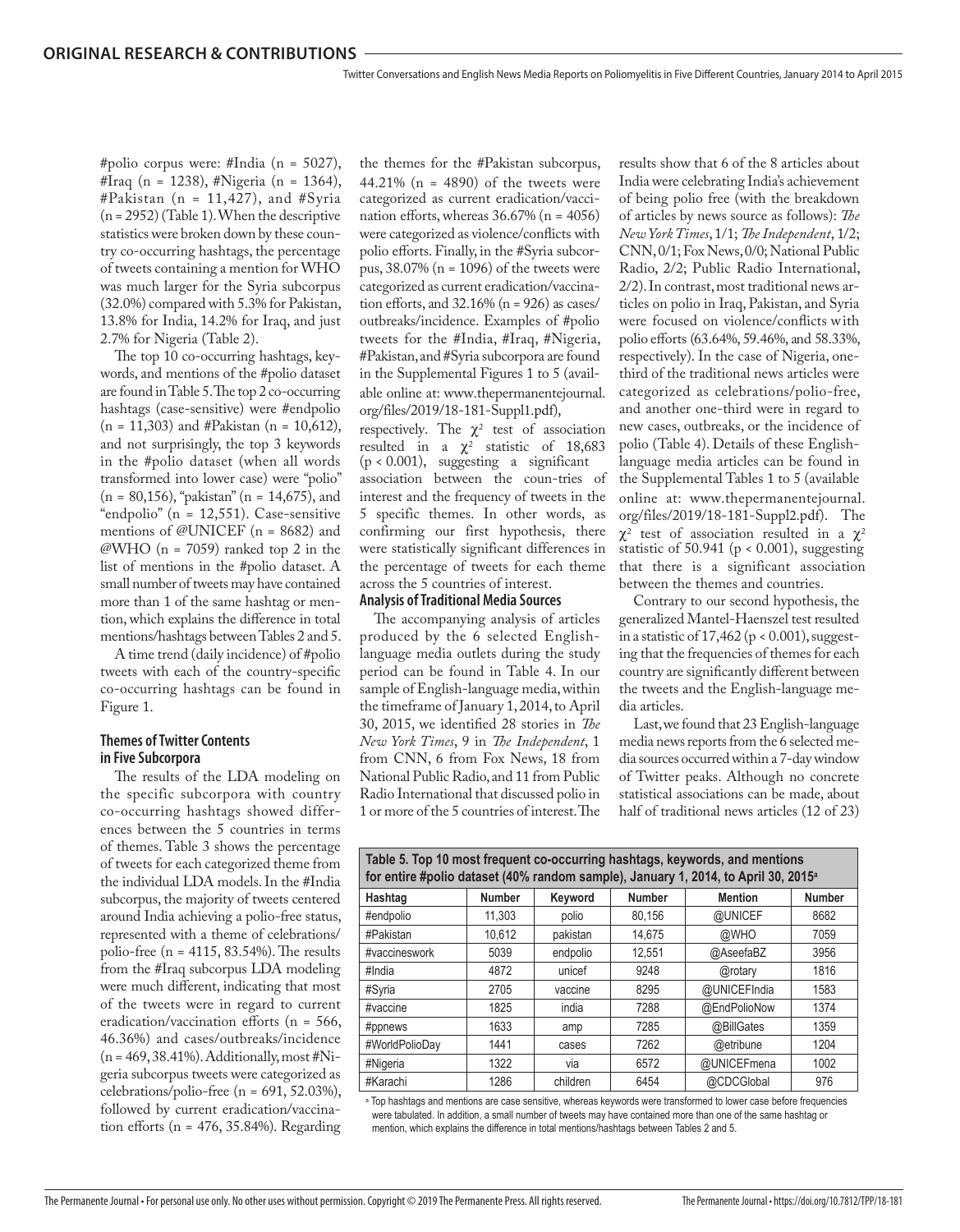were published within 3 days *after* an identified Twitter peak of the same subcorpus. Additionally, 7 of the 12 news articles occurring within 3 days after a Twitter peak were identified in the #Pakistan subcorpus.

#### **DISCUSSION**

As hypothesized, polio-specific Twitter conversation themes differed by the location of interest. Most of the topics overall were related to the eradication efforts and status, with more specific topics being eradication strategies or vaccinations. For example, a large percentage (83.54%) of the #India subcorpus (Tweets containing both #India and #polio) were affirming

that India was now polio free, a declaration made by the WHO in 2014.15 Similarly, in the #Nigeria co-occurring hashtag subcorpus, 52.03% of the tweets (691/1328) were categorized as "Nigeria polio free soon." Twitter users had expectations that polio would soon be eradicated from Nigeria. However, in the other 3 countries, ongoing armed conflicts had hindered the progress of polio eradication efforts. These were reflected in the Twitter conversation in the subcorpora of #Iraq, #Syria, and #Pakistan.

A large outbreak of polio began in Syria in 2013 and spread to Iraq in 2014.16,17 The themes of the tweets with co-occurring hashtag #Syria reflected the international



Figure 1. Daily count of tweets over time for 5 subcorpora of a 40% random sample of #polio tweets with co-occurring hashtags, #India, #Iraq, #Nigeria, #Pakistan, and #Syria, from January 1, 2014, to April 30, 2015.

concern about that outbreak, with themes highlighting the ongoing polio outbreak (926/2879; 32.16%), polio eradication/ vaccination efforts (1096/2879; 38.07%), as well as violence that caused conflicts to those efforts (153/2879; 5.31%). When Syria was declared polio free, it was celebrated on Twitter (339/2879; 11.77%). Likewise, for the subcorpus with #Iraq, nearly 85% of the tweets were about eradication/vaccination efforts (566/1221; 46.36%) and cases/outbreaks/incidence (469/1221; 38.41%).

Similarly, political instability in Pakistan had made polio eradication very difficult. Since the death of Osama Bin Laden, radical Islamist militants had increased their hostility and violence against community health workers who provided polio vaccinations.18,19 For example, 7 in 10 tweets with co-occurring hashtag #Pakistan were pertinent to violence/conflicts with polio efforts (4056/11,060; 36.67%) or current eradication/vaccination efforts (4890/11,060; 44.21%).

Reviewing the topics for each of the 5 countries (India, Iraq, Nigeria, Pakistan, and Syria), one can clearly see some similarities and differences in what is important in creating or maintaining progress toward the eradication of polio. For instance, because vaccination is the key intervention with which polio can be eradicated globally, there is no surprise that each country co-occurring hashtag had a theme of vaccination. It is interesting to note that there were a large number of mentions for either @UNICEF or @UNICEFpolio, and a large portion of tweets in the subcorpora of the co-occurring hashtags #Syria and #Iraq contained such mentions. Because polio eradication efforts rely on international donors who, in turn, rely on global public support, we speculate that communicating information regarding the plight of children in conflict-ridden countries such as Syria and Iraq would help maintain the attention of global Twitter users and solicit their support for the polio eradication efforts in those countries.<sup>16,20</sup> Additionally, these mentions may help lead readers to important child-related polio information. Last, there were themes of violence and conflict present among the tweets in the subcorpora of co-occurring hashtags #Pakistan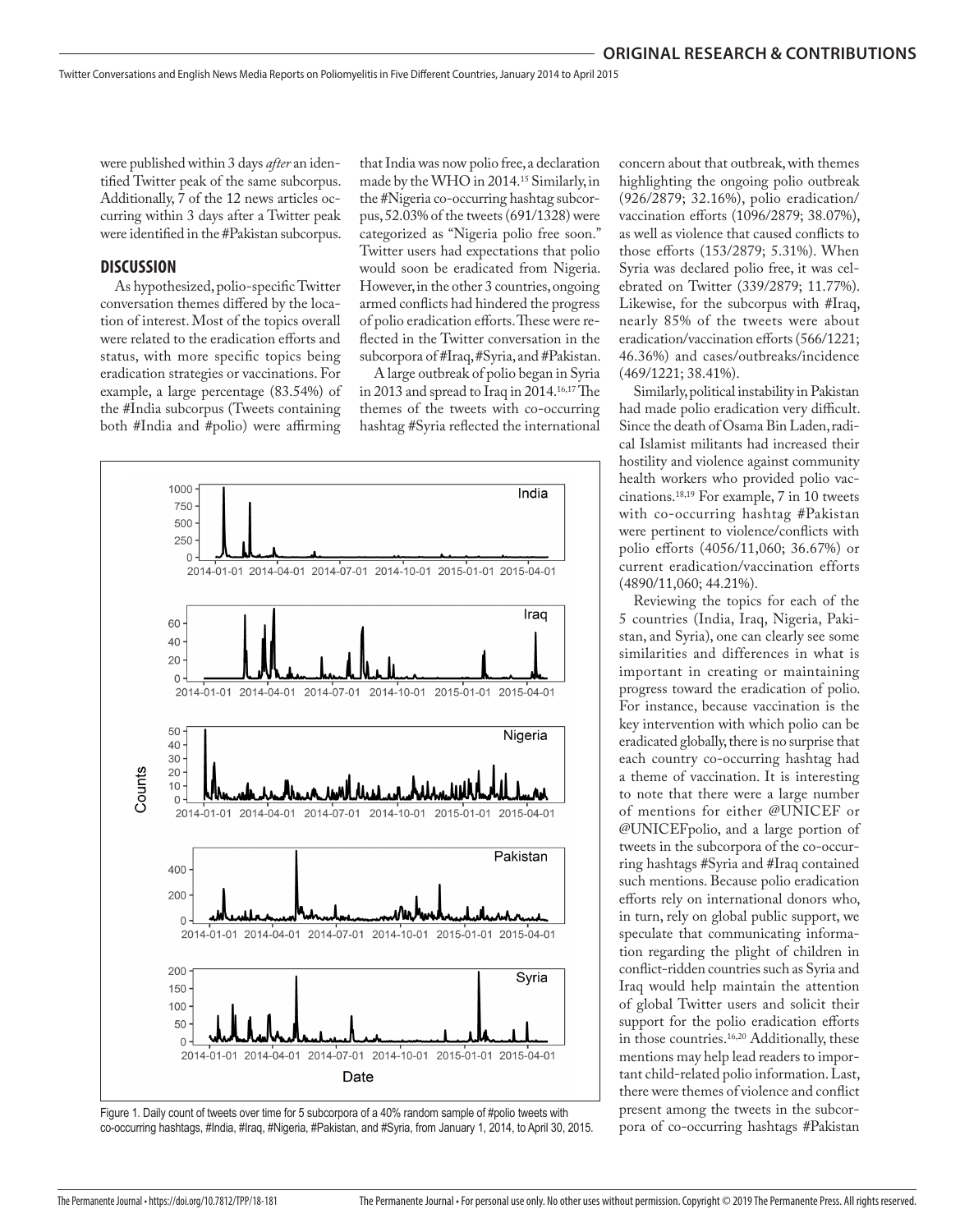and #Syria, signifying the negative impact of certain radical politicoreligious groups on the process of polio eradication and public health in general.18,19 Therefore, it is important to consider how other factors, such as politics, play a role in polio eradication and in global health security at large. Building trust with public health institutions is of great importance, especially when communities are skeptical toward the international public health community because of religious or political concerns.2,18

When examining our sample of articles from the traditional media, there were more articles pertaining to polio and Syria  $(n = 24)$  or Pakistan  $(n = 37)$  than each of the other 3 countries (India, n = 8; Iraq, n = 11; Nigeria, n = 9). Furthermore, most of these articles focused on violence/conflicts with polio efforts for Syria (14/24, 58.33%) and for Pakistan (22/37, 59.46%).

Contrary to our hypothesis, the results of the generalized Mantel-Haenszel test support the idea that Twitter content differs significantly from English-language media content. Themes with positive undertones such as celebrations/polio-free and current eradication/vaccination efforts were more common in our Twitter sample than in our English-language media article sample for each country of interest. In contrast, English-language media tended to focus on violence, conflicts, and new cases or outbreaks of polio for 4 of the 5 countries under study (except India). Negative topics revolving around polio eradication efforts reported by English-language media may hinder public support of these efforts. Therefore, social media may be a better source for soliciting global health support compared with English-language media.

Prior research has highlighted the role of Twitter as a means to disseminate information pertinent to public health-related topics such as vaccinations and antibiotic use.21,22 In the past, real-time monitoring of the communication environment of traditional media and social media has provided public health professionals with insights into the concerns of the general public pertinent to infectious disease outbreaks and how public health agencies may respond to their concerns, such as during the 2009 H1N1 influenza pandemic<sup>3</sup> and the 2014 to 2016 Ebola epidemic in West Africa.23 Analyses of Twitter data help

provide snapshots of the online conversations pertinent to global health at large and on specific diseases in particular<sup>5-7,24</sup>; these may help public health communicators to identify how different linguocultural communities react to ongoing outbreaks, which may differ from the overall global reaction.25 Meanwhile, a 2015 study on Ebola-related news videos and Twitter data identified Twitter spikes as reactions to news videos released by news organizations.11 Contrary to this, the current study found that 12 of 23 polio-related English news articles occurred *after* a Twitter peak. However, the differences in content between Twitter and English-language media articles render it difficult to conclude that one affects the other, or vice versa. Regardless, our retrospective analysis of #polio tweets and polio-related news stories published by selected English-language media organizations could provide additional insights on the English-language communication environment pertinent to the polio eradication effort that had run for years with occasional outbreaks in conflict-ridden countries. Our study adds to the literature how themes of Twitter and English-language media coverage may differ when polio is reported in a given country of concern.

Our study is relevant to the Global Health Security Agenda (GHSA). Envisioning a better world that is safe from the threats of infectious disease outbreaks, the GHSA was developed to prevent, detect, and respond to public health emergencies of international concern through international partnership.26 Effective 2-way communication is vital to harness global support to the GHSA so it can promote health and prevent disease globally. Social media data analysis, as demonstrated by this study and others, can assist public health professionals to better monitor the communication environment and thus better communicate health information to the public.

Our study is not without limitations. Individuals who are at the highest risk of contracting polio are unlikely to be on Twitter. Instead of being a disease outbreak surveillance tool, the #polio Twitter corpus reflected the global Twitter user community's attention to the polio eradication campaign and the challenges associated with it. We want to emphasize that the intention of this study was *not* comparing polio-related Twitter content tweeted by users *in* these 5 countries. Instead, we compared Twitter content tweeted by users globally *about* these 5 countries. Although our corpus did not contain all tweets with the hashtag #polio, our sample is a 40% random sample without any geographic restriction. The large number of tweets (N = 79,333) reflected a sizable engagement with Twitter users from all over the world. However, we must note that given our data retrieval criteria (hashtag #polio), tweets written in other languages (eg, Arabic and Urdu) were not picked up in our dataset of tweets, which were predominately written in English (93.58%). Also, our media sample was limited to 6 different English-language sources, which were a convenience sample of media organizations. Thus, our results provide only a snapshot of the English-language media environment and may not be representative of the entire English-language media environment. Also, non-English-language local reactions to polio and eradication efforts are beyond the scope of this study. Nevertheless, a better understanding of the English-language international communication environment and the interaction between English-language media and social media remains important. Major technical support for the Global Polio Eradication Initiative continues to come from the US Centers for Disease Control and Prevention.8,27 The American public support for the Centers for Disease Control and Prevention's participation to eradicate polio globally remains crucial. In this instance, we categorized the English-language news reports during the period under study, and we identified the news reports that were temporally associated with spikes of elevated Twitter activity about polio in 5 countries whose respective co-occurring hashtags appeared to be the top 5 country-specific hashtags within the #polio Twitter corpus.

## **CONCLUSION**

This retrospective analysis of #polio tweets and polio-related English media stories during a 16-month period from January 1, 2014, to April 30, 2015, highlighted the themes of polio-related Twitter conversations as well as news coverage by 6 selected major English-language news media organizations. We identified 23